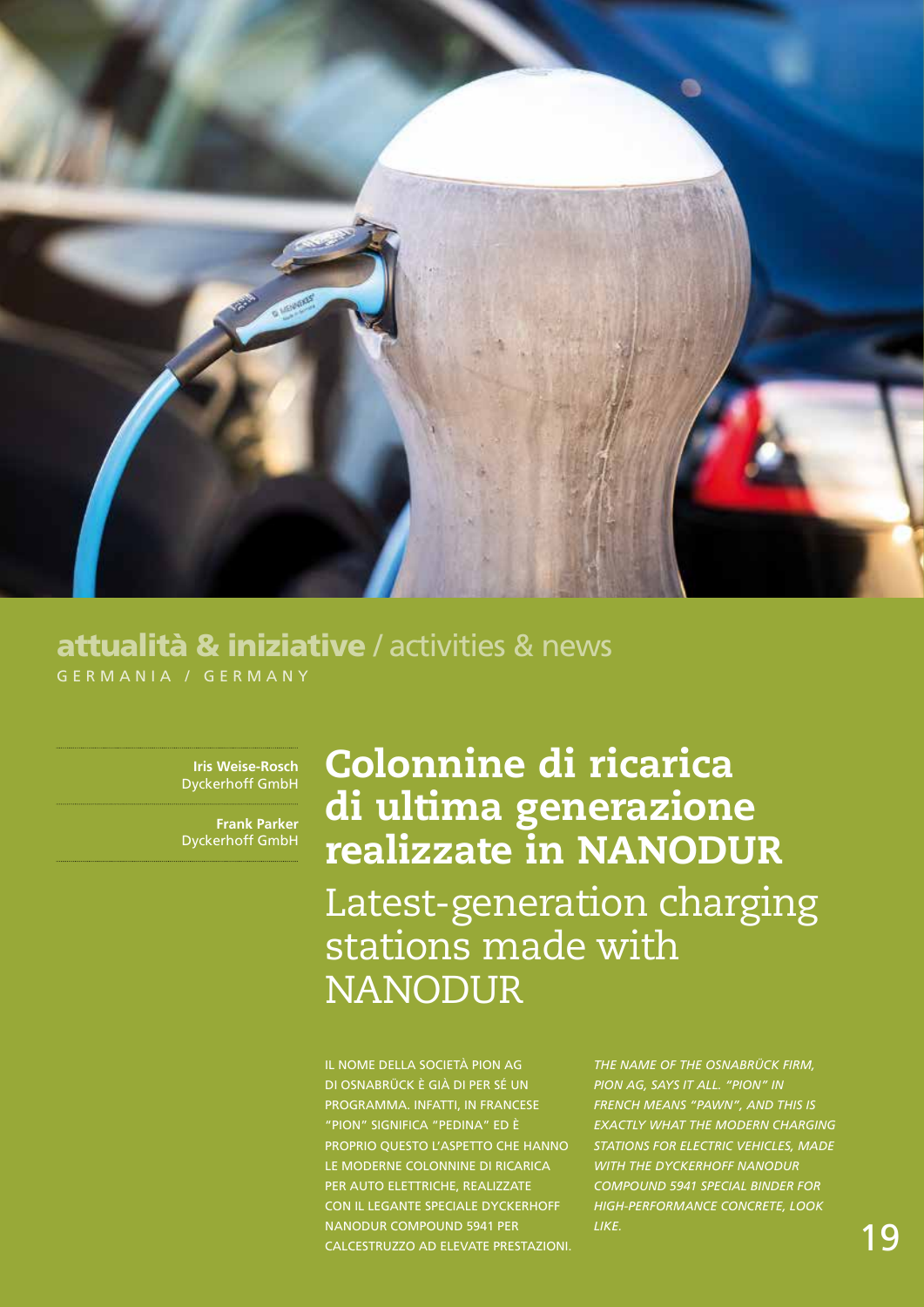rmai si trovano nei punti più disparati: sono grosse scatole in lamiera che non allietano certamente la vista; per questo motivo i titolari della startup di Osnabrück si sono ripromessi di cambiarle. "Design per l'eternità", promette l'opuscolo nel quale vengono presentate le nuove colonnine di ricarica in calcestruzzo. Dal 2016 l'idea si è trasformata in un prodotto che si inserisce bene nell'ambiente, può essere azionato in sicurezza, in modo intuitivo e ha inoltre una lunga durata.

Sia la forma, inusuale fino ad allora per delle stazioni di ricarica, che il materiale sono stati scelti in tempi rapidi: il calcestruzzo, grazie alla sua resistenza e durata, doveva proteggere la tecnologia delicata al suo interno. Il rivestimento facoltativo in biossido di titanio consente inoltre di ridurre il livello degli ossidi d'azoto. Durante la fase di progettazione sono stati effettuati test con vari tipi di cemento e calcestruzzo di diversi produttori, ma i progettisti sono rimasti pienamente soddisfatti solo del calcestruzzo a base del legante speciale premium Dyckerhoff NANODUR Compound 5941. Secondo Stephan

Lange, responsabile dei progettisti di PION, i motivi sono da ricercare nel materiale facilmente lavorabile, dotato di ottima disaerazione e che non richiede pertanto ulteriore compattazione; nel suo colore naturale e nella sua notevole resistenza. Inoltre, l'assistenza qualificata fornita dagli esperti dell'Istituto Wilhelm Dyckerhoff ha ovviamente contribuito a mettere da subito a proprio agio i tecnici di PION. Così, da circa un anno e mezzo i pion vengono realizzati con il legante speciale Dyckerhoff. Per costruire un pion in calcestruzzo ad alta resistenza, alto 1,33 m, con diametro di 0,49 m e dal peso di 140 kg, servono 65 kg di legante. Lo spessore della superficie al punto più sottile misura solo 20 mm. Il materiale viene gettato in tre fasi: la parte superiore del corpo (cupola), il modulo tecnico e la parte inferiore. Dopo l'indurimento, tutte le parti vengono assemblate con delle viti e dotate della tecnologia richiesta dal cliente. Come in un tipico sistema modula-

re, le colonnine di ricarica possono essere configurate per le esigenze più disparate, dalla variante meno

sofisticata a "ricarica semplice" fino a sistemi di gestione dell'energia che includano tutte le funzioni abituali di pagamento. Il loro impiego può essere interessante sia per le aziende dotate di un numero notevole di veicoli da caricare sia per le municipalità, grazie al sistema di misurazione tarato. Ad ogni colonnina possono essere collegati due veicoli, tramite una presa o un cavo di ricarica connessi direttamente alla rete elettrica. La cupola di ogni punto di ricarica contiene un LED di alimentazione, che indica lo stato della colonnina: verde significa libera, blu indica la fase di ricarica in corso e rosso segnala la presenza di un'anomalia.

I pion possono avere fondamenta singole standard in calcestruzzo (BASEMENTstand-alone) oppure fondamenta in calcestruzzo libere (BASEMENTsystem) che non vengono inserite nel terreno, così che le colonnine di ricarica siano spostabili senza problemi.

Le colonnine potranno anche essere riciclate: le parti in calcestruzzo delle stazioni di ricarica sono separabili dalle apparecchiature elettriche. Grazie a questo prodotto, nel 2019, l'a-

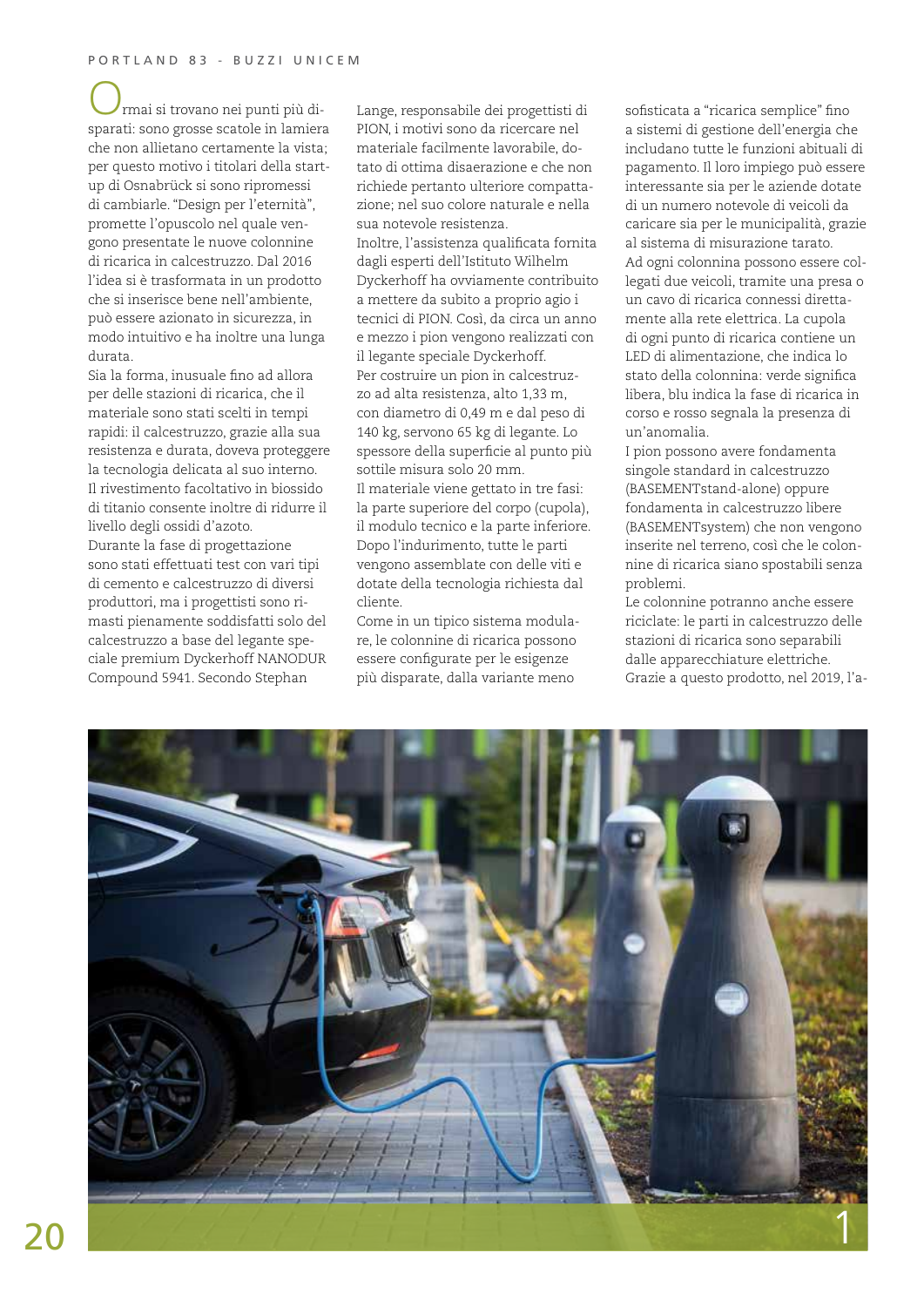zienda di Osnabrück è stata ammessa alla finale del concorso THE smarter E AWARD nella categoria "Smart Renewable Energy", riconoscimento che viene assegnato ogni anno alle aziende di tutto il mondo che abbiano sviluppato idee e soluzioni ingegnose per rendere efficiente la produzione, lo stoccaggio e l'utilizzo di energia. Per i progettisti di PION le colonnine di ricarica intelligenti non sono solo dei semplici dispositivi per il rifornimento, bensì un "Prodotto life style" e un "arredo urbano moderno", qualcosa che attrae.

L'azienda produce anche Wallbox di ricarica a parete, sempre in NANODUR Compound 5941, e sta progettando altre colonnine di ricarica con forme diverse.

## FOTO DI APERTURA / *INTRODUCTORY PHOTO*

Il calcestruzzo a base di NANODUR è facilmente lavorabile, non richiede un'ulteriore compattazione ed è altamente resistente agli agenti esterni anche con spessori di parete minimi (Foto: PION AG) *NANODUR concrete is very workable, does not require further compaction, and is highly resistant to external agents even with walls that are of the minimal thickness (Photo: PION AG)*

- 1. Ad una colonnina possono essere ricaricati contemporaneamente due veicoli (Foto: PION AG) *Two vehicles can be charged at the same time at one station (Photo: PION AG)*
- 2. Il LED di alimentazione installato nella cupola indica lo stato della colonnina (Foto: PION AG) *The LED power supply installed in the dome indicates the status of the charging station (Photo: PION AG)*



*By now, the large sheet metal boxes that house electric vehicle charging stations can be found in the most disparate places.* 

*The founders of the Osnabrück start-up have pledged to replace these eyesores with their new charging stations, dubbed in their promotion materials as a "Design for eternity".* 

*Since 2016, the concept has evolved into a product that fits well into the environment, is safe and intuitive to operate, and boasts a long lifespan to boot. Both the unusual shape of the charging station and the construction material were quickly decided, the latter falling to concrete due to its strength and durability that must protect the delicate technology inside.* 

*The optional titanium dioxide coating also reduces nitrogen dioxide levels. During the design phase, the engineers conducted tests with various types of cement and concrete from different manufacturers, but only the concrete based on Dyckerhoff's premium NANODUR Compound 5941 special binder was able to fully meet their needs.* 

*According to Stephan Lange, PION's Design Manager, they opted for NANODUR due to its workability, coupled with its excellent deaeration capability so no further compaction is required, its natural color and remarkable strength.* 

*The expert assistance provided by the personnel from the Wilhelm Dyckerhoff Institut also went a long way to reassuring the PION engineers.* 

*They have been manufacturing the pawns with Dyckerhoff's special binder for about a year and a half now.* 

*Sixty-five kg of binder are required to build a high-strength concrete pawn measuring 1.33 meters high, with a diameter of 0.49 meters and weighing 140 kg. The surface of the pawn at its thinnest point is only 20 mm thick.* 

*The material is cast in three stages, namely the top of the body (dome), the technology module, and the base.* 

*After the concrete has hardened, all the components are screwed together and then equipped with the specific technology requested by the customer.* 

*As in a typical modular system, the charging stations can be configured to meet the most diverse needs, ranging from the less sophisticated, "simple charging" stations to energy management versions that include all the usual payment functions.*